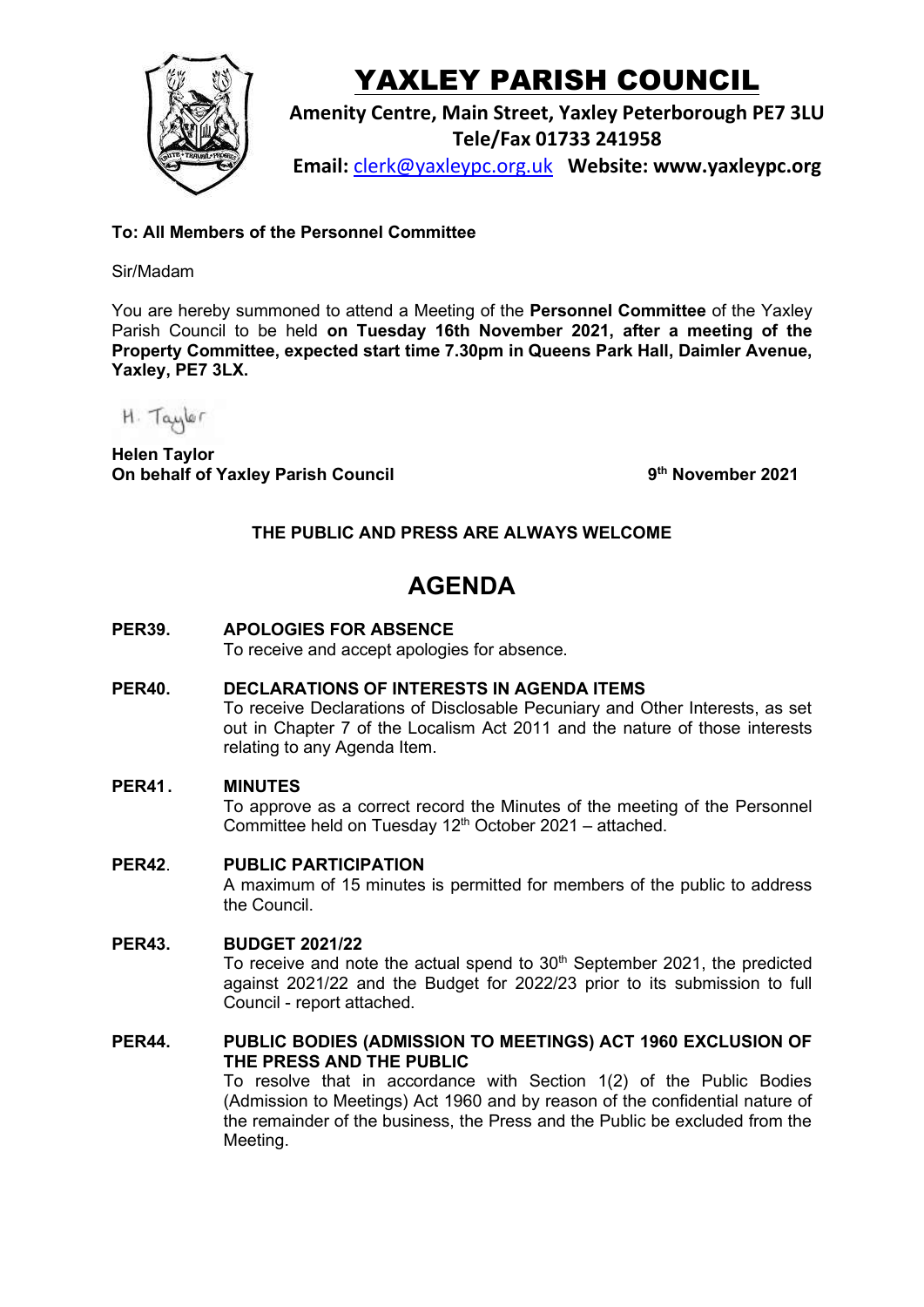# **PER45. STAFFING MATTERS**

• **To receive an update on the recruitment process for a Grounds Operative.**

# **PER46. FINANCE OFFICER** To approve the renewal of the contract for the Finance Officer – report attached.

#### **PER47. PUBLIC BODIES (ADMISSION TO MEETINGS) ACT 1960 RE-ADMITTANCE OF THE PRESS AND THE PUBLIC**

To resolve that the confidential business having been concluded, the Press and Public be re-admitted to the meeting.

**Cut off time for the meeting 9.15pm.**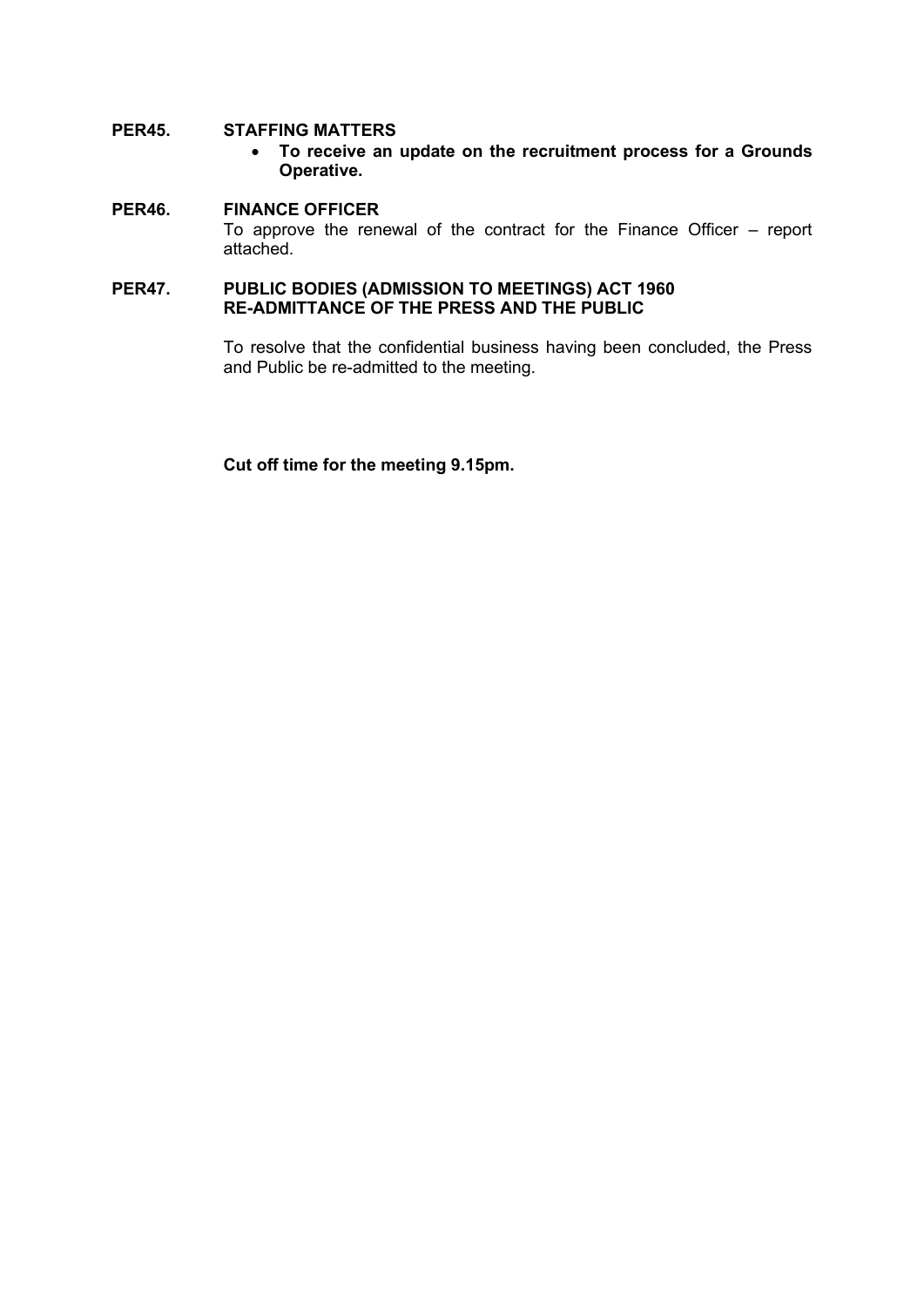#### **Minutes of the Meeting of the Personnel Committee held in the Austin Hall, the Amenity Centre, Main Street, Yaxley on 21st September 2021 at 8.25pm.**

Present:- Councillor A Wood – Chairman

Councillors D Chapman, E Gilchrist, K Gulson, D Hitchcock, J Lusted and P Russell.

In attendance: H Taylor

#### **PER32. APOLOGIES**

An apology for absence from the meeting was received and accepted from Councillor S Sanderson (personal).

#### **PER33. DECLARATION OF INTERESTS**

No declarations were received.

#### **PER34. MINUTES**

Councillor D Chapman proposed approval of the Public and Confidential Minutes of the Personnel meeting held on 21st September 2021. This was seconded by Councillor E Gilchrist and unanimously **RESOLVED.**

#### **PER35. PUBLIC PARTICIPATION**

No Member of the Public wished to speak.

# **PER36. PUBLIC BODIES (ADMISSION TO MEETINGS) ACT 1960 EXCLUSION OF THE PRESS AND PUBLIC.**

That in accordance with Section 1(2) of the Public Bodies (admission to Meetings) Act 1960 and by reason of the confidential nature of the remainder of the business, the Press and Public be excluded from the meeting.

It was proposed by Councillor J Lusted, seconded by Councillor P Russell and unanimously **RESOLVED** that the meeting should be closed to the public and press at 8.30pm.

# **PER37. STAFF MATTERS**

By way of a verbal report by the Clerk, the Committee were update on progress to recruit a new Grounds Maintenance Operative and considered a request from a member of staff to take a period of 11 weeks unpaid leave starting in January 2022. Given the implications for the remaining staff, the current difficulties in recruiting to the vacant role and that the member of staff had only just returned from a 3 month break, it was proposed by Councillor K Gulson, seconded by Councillor J Lusted and unanimously **RESOLVED** that the request can not be accommodated.

# **PER38. PUBLIC BODIES (ADMISSION TO MEETINGS) ACT 1960 RE-ADMITTANCE OF THE PRESS AND PUBLIC.**

That in accordance with Section 1(2) of the Public Bodies (Admission to Meetings) Act 1960 and by reason of the confidential nature of the remainder of the business being concluded, the Press and Public be re-admitted to the meeting.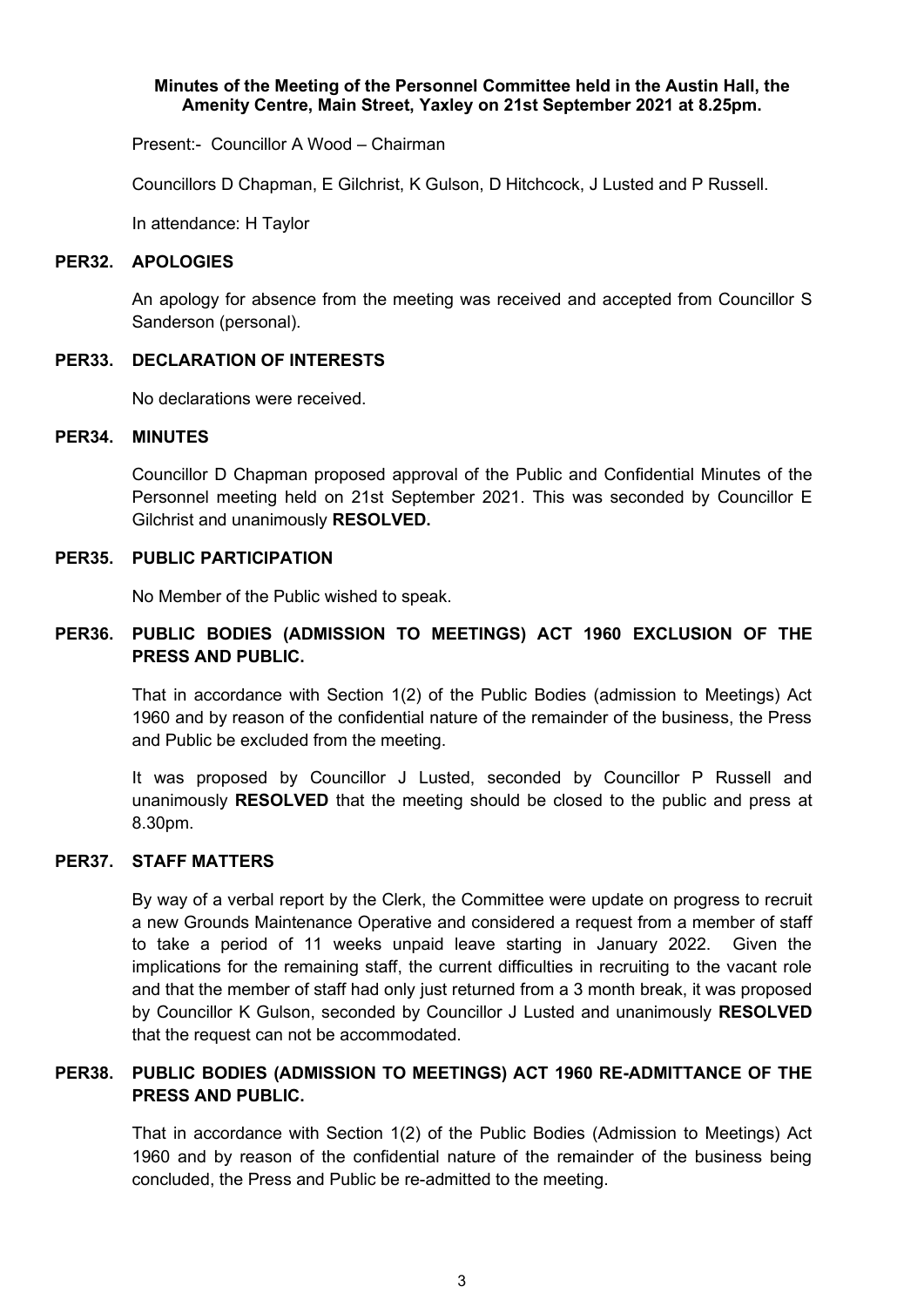It was proposed by Councillor J Lusted and seconded by Councillor E Gilchrist that the press and public should be readmitted to the meeting.

Meeting closed at 8.55pm

Signed …………………………………………………………… Chairman.